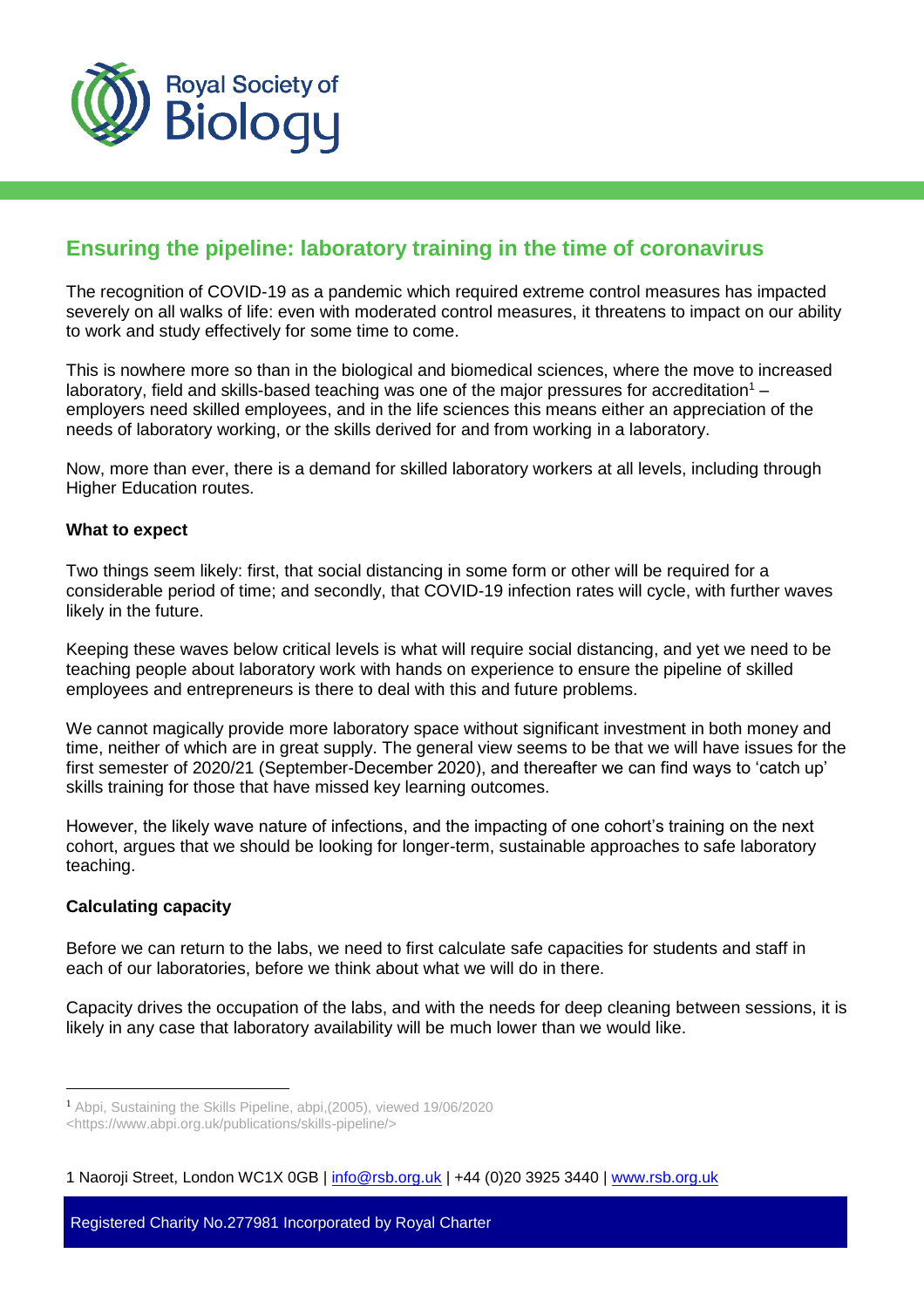

## **Timetabling cleaning**

With an hour at least, and possibly two needed between sessions – with one hour of deep cleaning, and one hour of laying things out, we may find we are limited to two, possibly three two-hour sessions a day, with a timetable something like the below:

| <b>Standard Day</b>                         | <b>Extended Day</b>                     |
|---------------------------------------------|-----------------------------------------|
| 9-10 Laying out                             | 8-10 Session 1 with students            |
| 10-12 Session 1 with students               | 10-11 Cleaning                          |
| 12-14 Deep cleaning, (lunch) and laying out | 11-13 Session 2 with students           |
| 14-16 Session 2 with students               | 13-14 Cleaning                          |
| 16-17 Deep clean                            | 14-16 Session 3 with students           |
|                                             | 16-18 Cleaning and lay out for next day |

That means no more than 30 teaching hours in laboratories a week, using the extended day, and only 20 for the standard working day, or 28 (18) if Wednesday afternoon is maintained as a sacrosanct sports afternoon – of course, Saturday classes and evening classes could be used as well, although the added staff resource needs and costs of such an arrangement may be prohibitive.

The alternative, of a single long session each day, may give more laboratory time in one session, but can be very challenging to fill appropriately, and goes against the advice to shorten periods of time spent in groups. Not to mention the need for students and staff to be moving in and out during the day, for personal needs as well as lunch.

### **A risk-based approach**

The question becomes whether, coupled with the full social distancing requirement, this is such a short amount of available time in the laboratory that individual students are unable to become practiced in the skills they need for employment in the industry.

In 2005, we were told that our graduates were not equipped for work in the life sciences sector, a key economic sector in the UK, because they had few developed laboratory and research skills, and employers typically had to retrain them. Accreditation aimed to address those problems, and accredited life science courses are recognised at providing a much better practical, skills and problem-solving graduate.

1 Naoroji Street, London WC1X 0GB | info@rsb.org.uk | +44 (0)20 3925 3440 | [www.rsb.org.uk](http://www.rsb.org.uk/)

Registered Charity No.277981 Incorporated by Royal Charter